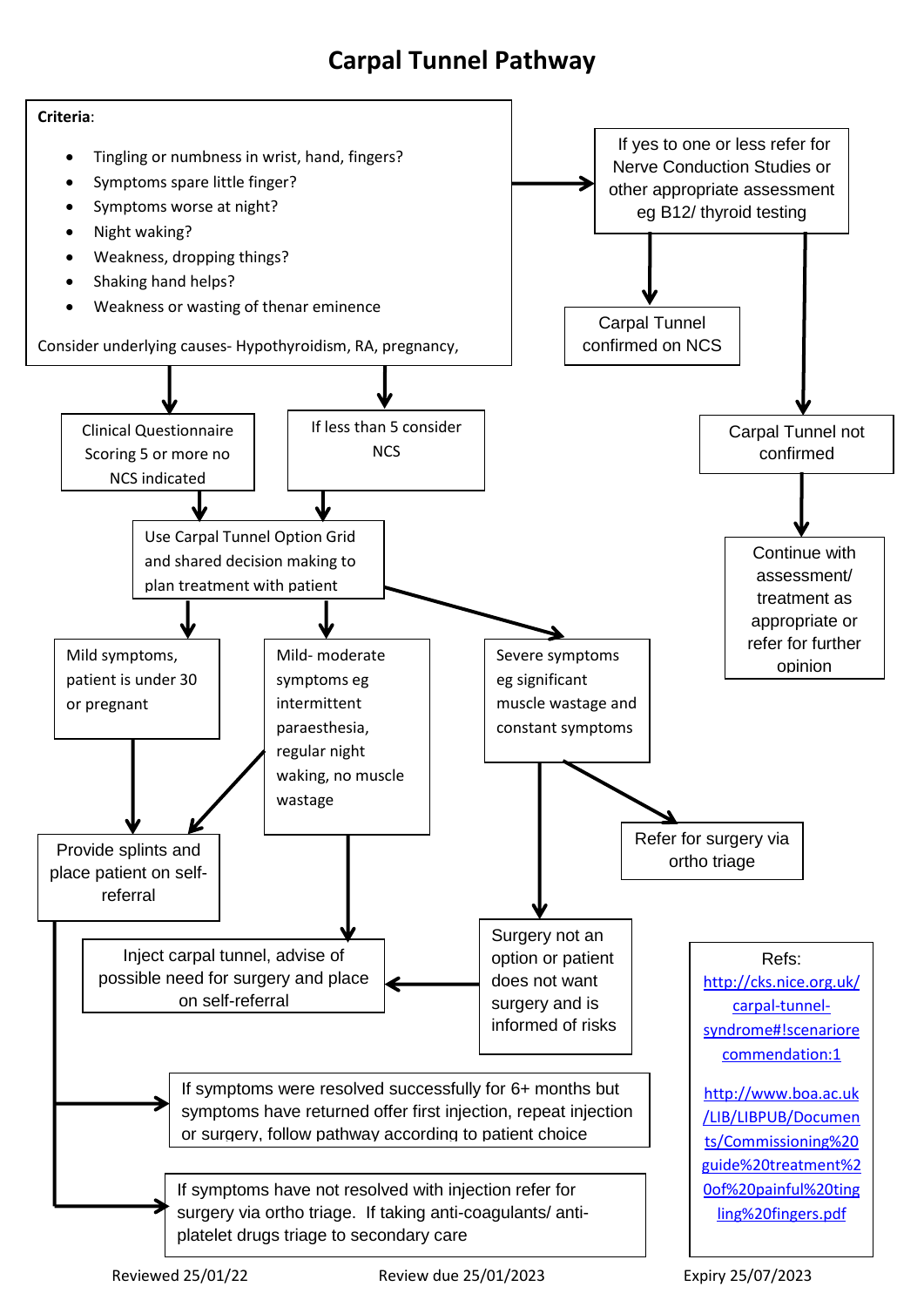## **Carpal Tunnel Pathway upon decision or referral for surgery**

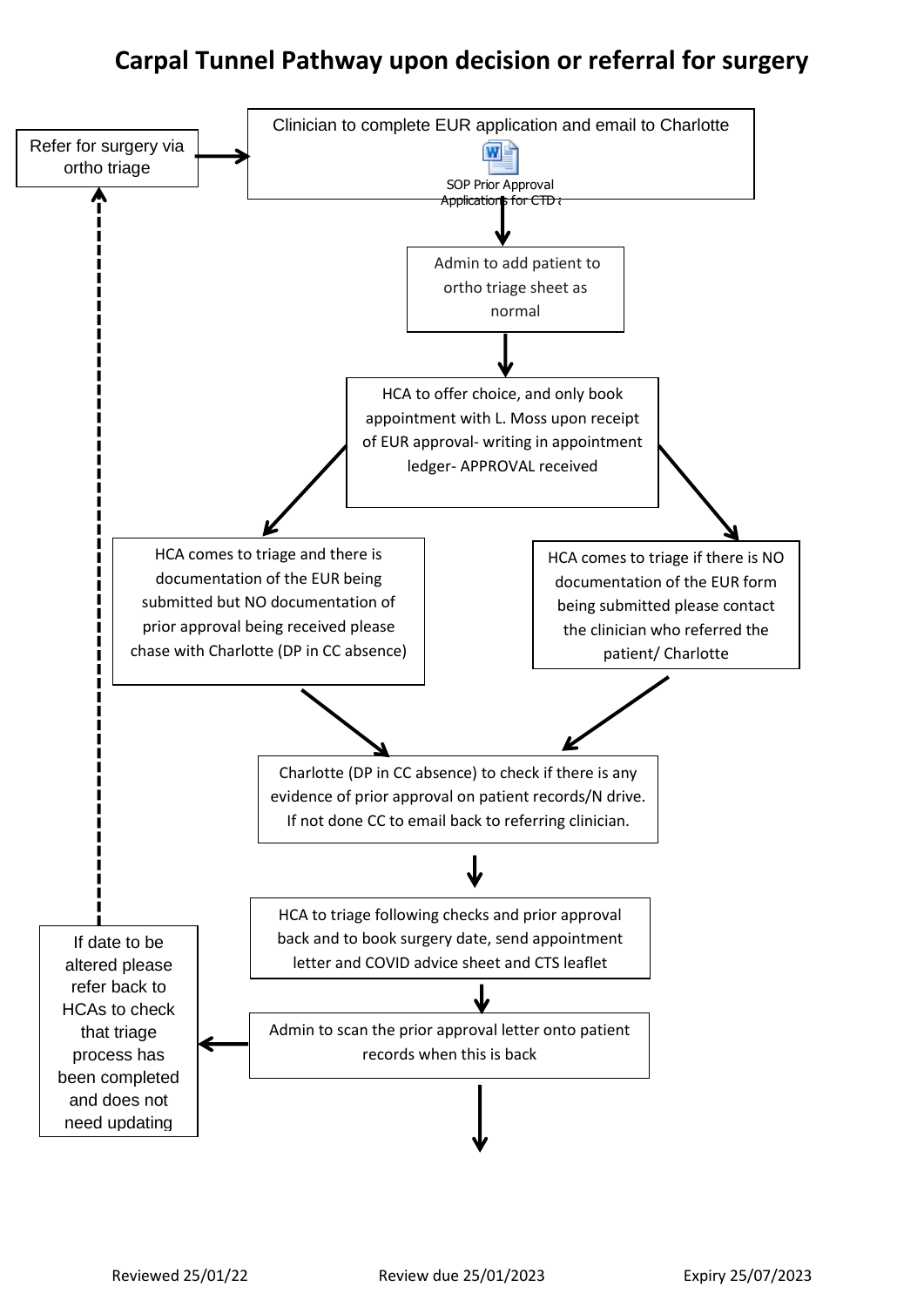## **Carpal Tunnel Syndrome Scoring**

## **Scored questionnaire versus EMG testing**

A scored questionnaire can replace nerve conduction studies in the initial assessment of patients presenting with CTS. This questionnaire is based on the work of Levine et al4 and has been validated in secondary care for the diagnosis of CTS by Kamath and Stothard.3 The results gave a sensitivity of 85% for the scored questionnaire compared to 92% for nerve conduction studies. Importantly the positive predictive value was 90% for the questionnaire and 92% for the nerve conduction studies. Symptom relief was taken as the 'gold standard' for true carpal tunnel syndrome.

| Clinical questionnaire for the diagnosis of CTS*                                                                                            |                  |                 |         |
|---------------------------------------------------------------------------------------------------------------------------------------------|------------------|-----------------|---------|
| <b>INSTRUCTIONS:</b>                                                                                                                        |                  |                 |         |
| Circle YES, NO or N/A                                                                                                                       |                  |                 |         |
| Has pain in the wrist woken you at night?                                                                                                   | YES 1            | NO <sub>0</sub> |         |
| Has tingling and numbness in your hand woken you during the night?                                                                          | YES <sub>1</sub> | NO <sub>0</sub> |         |
| Has tingling and numbness in your hand been more pronounced first thing in<br>the morning?                                                  | YES 1            | NO <sub>0</sub> |         |
| Do you have/perform any trick movements to make the tingling, numbness go<br>from your hands?                                               | YES 1            | NO <sub>0</sub> |         |
| Do you have tingling and numbness in your little finger at any time?                                                                        | YES 0            | NO <sub>3</sub> |         |
| Has tingling and numbness presented when you were reading a newspaper,<br>steering a car or knitting?                                       | YES <sub>1</sub> | NO <sub>0</sub> |         |
| Do you have any neck pain?                                                                                                                  | YES-1 NO 0       |                 |         |
| Has the tingling and numbness in your hand been severe during pregnancy?                                                                    | YES 1            | $NO -1$         | $N/A$ 0 |
| Has wearing a splint on your wrist helped the tingling and numbness?                                                                        | YES <sub>2</sub> | NO <sub>0</sub> | $N/A$ 0 |
| $TOTAL =$                                                                                                                                   |                  |                 |         |
| A score of 5 or more is recommended for use of the test as a diagnostic screening tool<br>$\bullet$<br>to replace nerve conduction studies. |                  |                 |         |